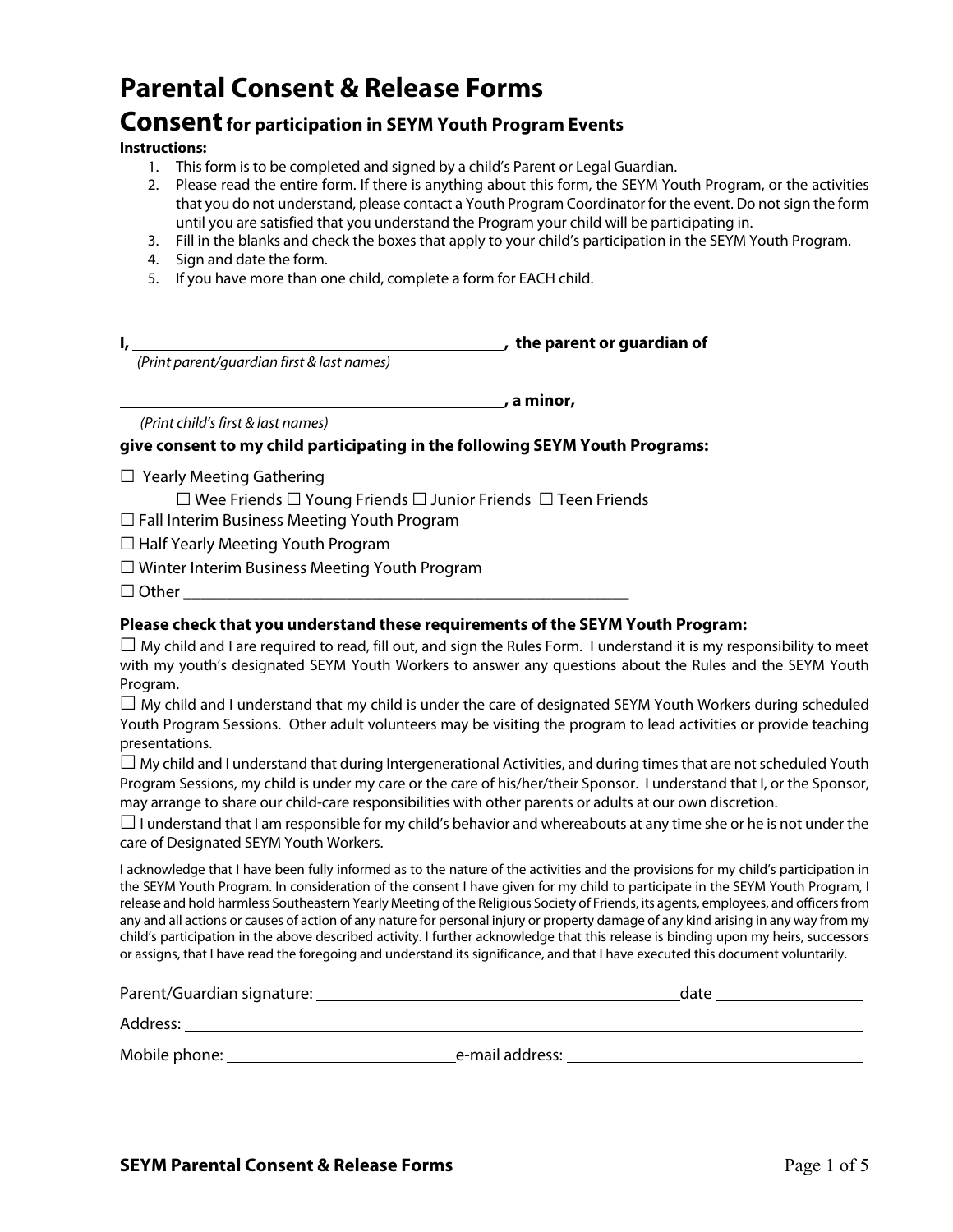# **Medical Authorization**

### **1. INFORMATION**

| 2. MEDICAL INFORMATION Check boxes that apply to your child and provide detailed information.                                                                                                                                                                                                                                                 |                     |
|-----------------------------------------------------------------------------------------------------------------------------------------------------------------------------------------------------------------------------------------------------------------------------------------------------------------------------------------------|---------------------|
|                                                                                                                                                                                                                                                                                                                                               |                     |
| $\Box$ My child <b>may not</b> go on a field trip without parent/guardian present to administer medications.                                                                                                                                                                                                                                  |                     |
| I name & authorize a responsible adult to administer medications in Section 3 below.                                                                                                                                                                                                                                                          |                     |
| $\Box$ Allergies, please specify: $\Box$ and $\Box$ and $\Box$ and $\Box$ and $\Box$ and $\Box$ and $\Box$ and $\Box$ and $\Box$ and $\Box$ and $\Box$ and $\Box$ and $\Box$ and $\Box$ and $\Box$ and $\Box$ and $\Box$ and $\Box$ and $\Box$ and $\Box$ and $\Box$ and                                                                      |                     |
| My child has an EpiPen or other medication to be given in the event of an allergic reaction.                                                                                                                                                                                                                                                  |                     |
| $\Box$ My child has a Doctor's order to self-administer EpiPen or other allergy medication                                                                                                                                                                                                                                                    |                     |
| $\Box$ My child <b>may not</b> go on a field trip without parent/guardian present to administer the EpiPen or<br>his/her allergy medication                                                                                                                                                                                                   |                     |
| $\Box$ I name & authorize a responsible adult(s) to assist my child in administering the EpiPen in event of<br>allergic reaction in Section 3 below.                                                                                                                                                                                          |                     |
| 3. AUTHORIZATION TO GIVE MEDICATIONS: If minor will/may need EpiPen or other medication, you                                                                                                                                                                                                                                                  |                     |
| must complete this section.                                                                                                                                                                                                                                                                                                                   |                     |
| quardian of and a series of the series of the series of the series of the series of the series of the series of the series of the series of the series of the series of the series of the series of the series of the series o                                                                                                                |                     |
|                                                                                                                                                                                                                                                                                                                                               |                     |
| authorize                                                                                                                                                                                                                                                                                                                                     | (responsible adult) |
|                                                                                                                                                                                                                                                                                                                                               | (responsible adult) |
| to assume care and responsibility for carrying and administering medication to my child while on this SEYM Youth<br>Program sponsored activity. In the event that medication is needed, i.e., EpiPen, inhaler, or other prescription<br>medications, the above listed responsible adult has my permission to dispense medication as directed. |                     |
| Medication & Instructions: Letter and the contract of the contract of the contract of the contract of the contract of the contract of the contract of the contract of the contract of the contract of the contract of the cont                                                                                                                |                     |
|                                                                                                                                                                                                                                                                                                                                               |                     |
|                                                                                                                                                                                                                                                                                                                                               |                     |
|                                                                                                                                                                                                                                                                                                                                               |                     |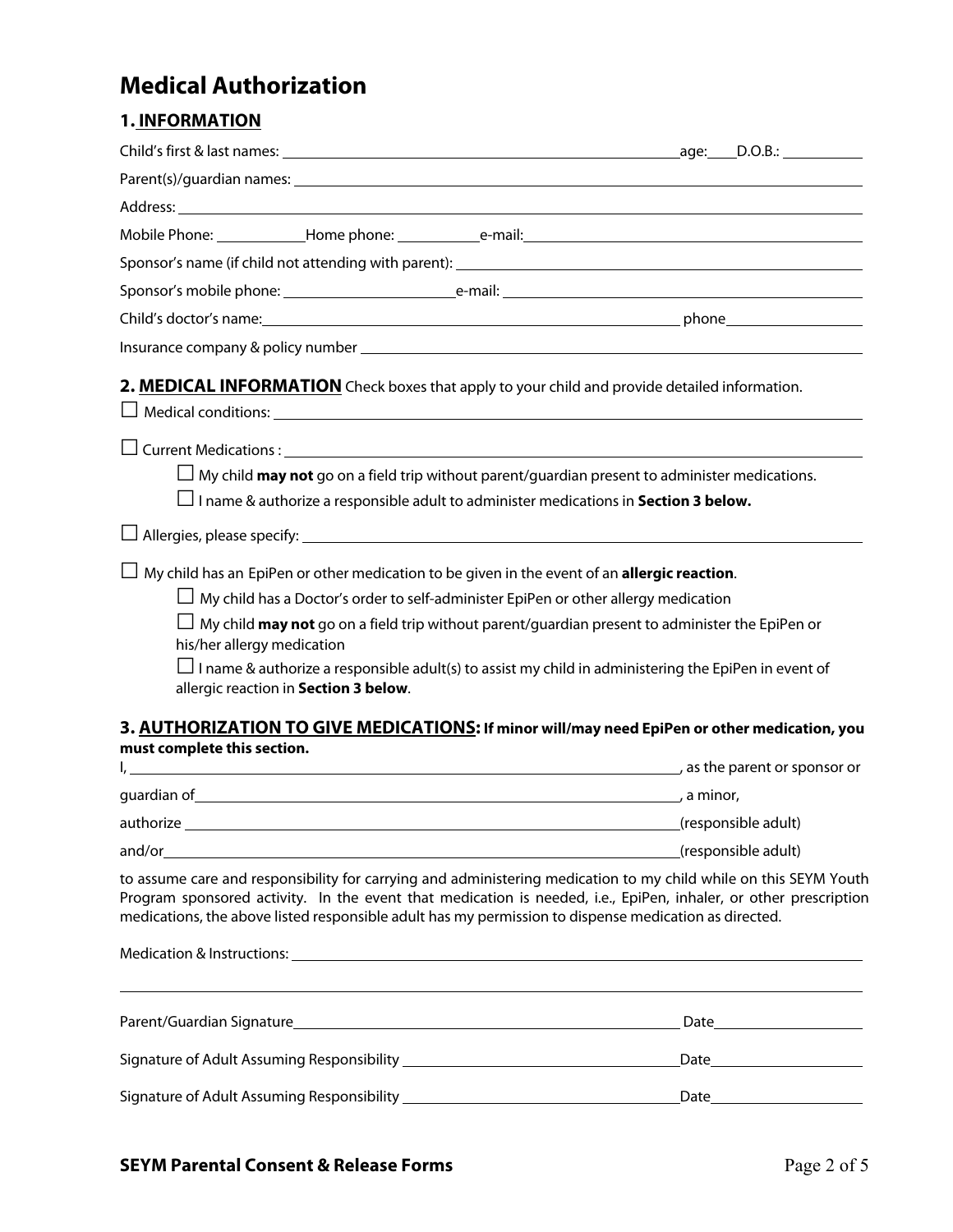### **4. AUTHORIZATION for MEDICAL CARE**

I give permission for my child, \_\_\_\_, to receive appropriate medical care at Southeastern Yearly Meeting events and at health care facilities. I understand I will be contacted as soon as possible should such care be necessary.

You have my permission to assist / supervise my child in taking the medications listed above as directed and authorized. I understand that a SEYM Youth Worker or other responsible adult designated by me, the parent, will carry and administer my child's medication as authorized and directed above.

In case of medical emergency, in the event I cannot be reached, I authorize SEYM, its agents, employees and other officers to procure and consent to any medical examination, diagnostic process or course of treatment, including hospital care, to be rendered to my child by or under the supervision of any duly licensed doctor, dentist or surgeon.

|                                  | date: _______________________ |  |
|----------------------------------|-------------------------------|--|
|                                  |                               |  |
| Parent's phone numbers:          |                               |  |
|                                  |                               |  |
| <b>Other emergency contacts:</b> |                               |  |
|                                  |                               |  |
|                                  |                               |  |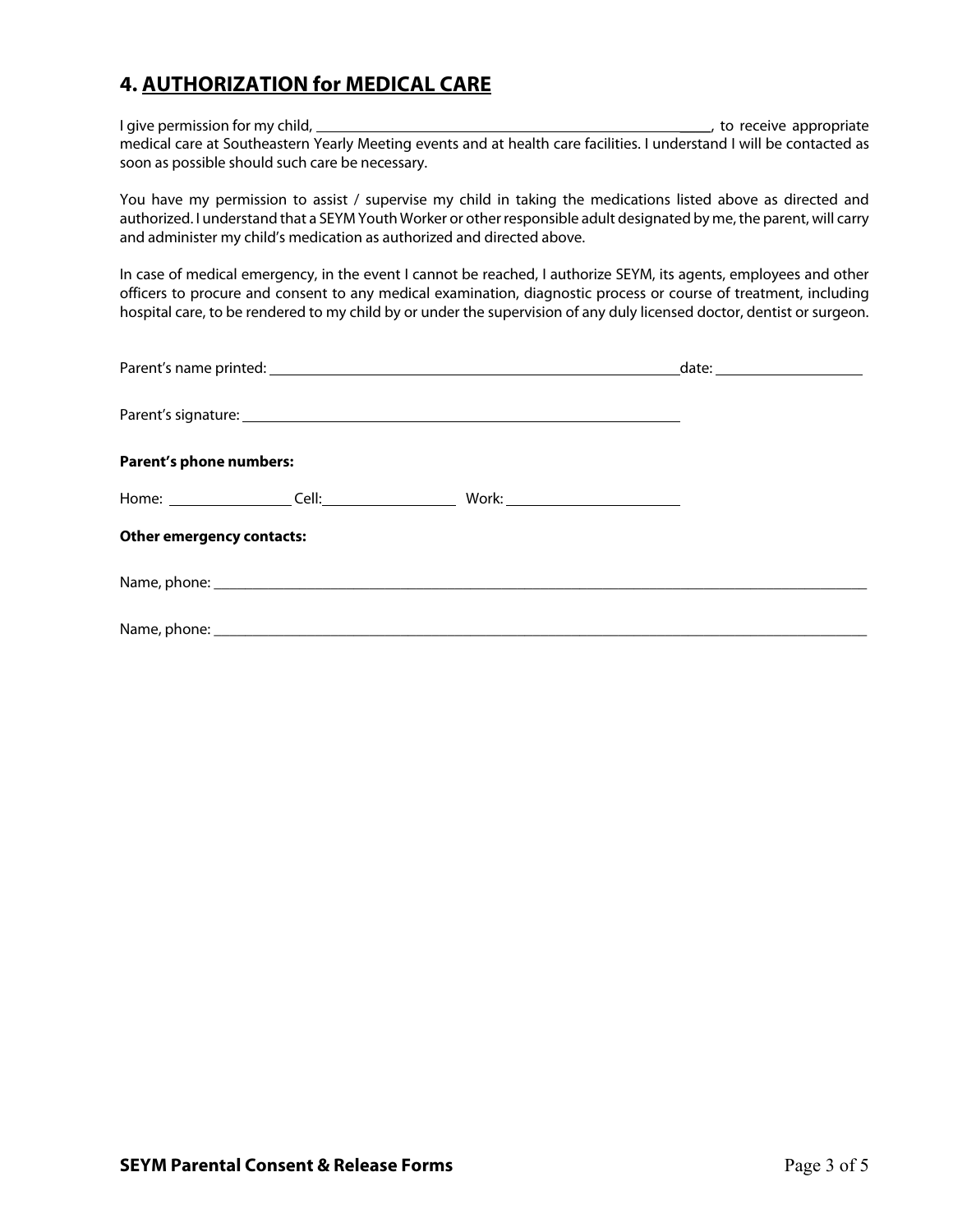### **Media Release & Communication Release**

## **MEDIA RELEASE**

Youth Name:

I hereby consent to the participation in interviews, the use of quotes, and the taking of photographs, movies or video tapes of the Youth named above by Southeastern Yearly Meeting. I also grant to Southeastern Yearly Meeting the right to edit, use, and reuse said products for non- profit purposes including use in print, on the internet, and all other forms of media. I also hereby release Southeastern Yearly Meeting and its agents and employees from all claims, demands, and liabilities whatsoever in connection with the above.

| Signature of Parent/Guardian:   | Date <sup>.</sup> |
|---------------------------------|-------------------|
| Parent/Guardian E-mail Address: | phone:            |

## **METHOD OF COMMUNICATION RELEASE**

During the year your child is a member of the Southeastern Yearly Meeting youth program we do try to keep them up-to-date with dates for meetings and/or changes in our calendar of events. With the implementation of the Child Abuse Protection (CAP) policies within SEYM, we are now seeking your permission for these items:

| $\Box$ Yes, I give $\_\_\_\_\_\_\_\_\_\_\_\_\_\_\_\_\_\_\_\_$ (my youth) permission to                                    |                       |  |
|---------------------------------------------------------------------------------------------------------------------------|-----------------------|--|
| communicate with the Certified SEYM Youth Workers through the use of his/her: (please check all that apply)               |                       |  |
|                                                                                                                           |                       |  |
|                                                                                                                           |                       |  |
|                                                                                                                           |                       |  |
|                                                                                                                           |                       |  |
|                                                                                                                           |                       |  |
|                                                                                                                           |                       |  |
|                                                                                                                           |                       |  |
| $\Box$ No, I do not give $\Box$ (youth) permission to                                                                     |                       |  |
| communicate with the Certified SEYM Youth Workers through the use of his/her (please check all that apply)                |                       |  |
| $\Box$ Email                                                                                                              |                       |  |
| $\Box$ Facebook                                                                                                           |                       |  |
| □ Instant Messaging                                                                                                       |                       |  |
| $\Box$ Home phone                                                                                                         |                       |  |
| $\Box$ Cell phone                                                                                                         |                       |  |
| $\Box$ Text message                                                                                                       |                       |  |
| $\Box$ Postal mail                                                                                                        |                       |  |
| <b>L</b> , as parent/guardian, would also like to receive an email update of all dates for meetings and/or changes in the |                       |  |
|                                                                                                                           |                       |  |
| Signature of Parent/Guardian: Manual Community of Parent/Guardian:                                                        | Date: $\qquad \qquad$ |  |
|                                                                                                                           |                       |  |